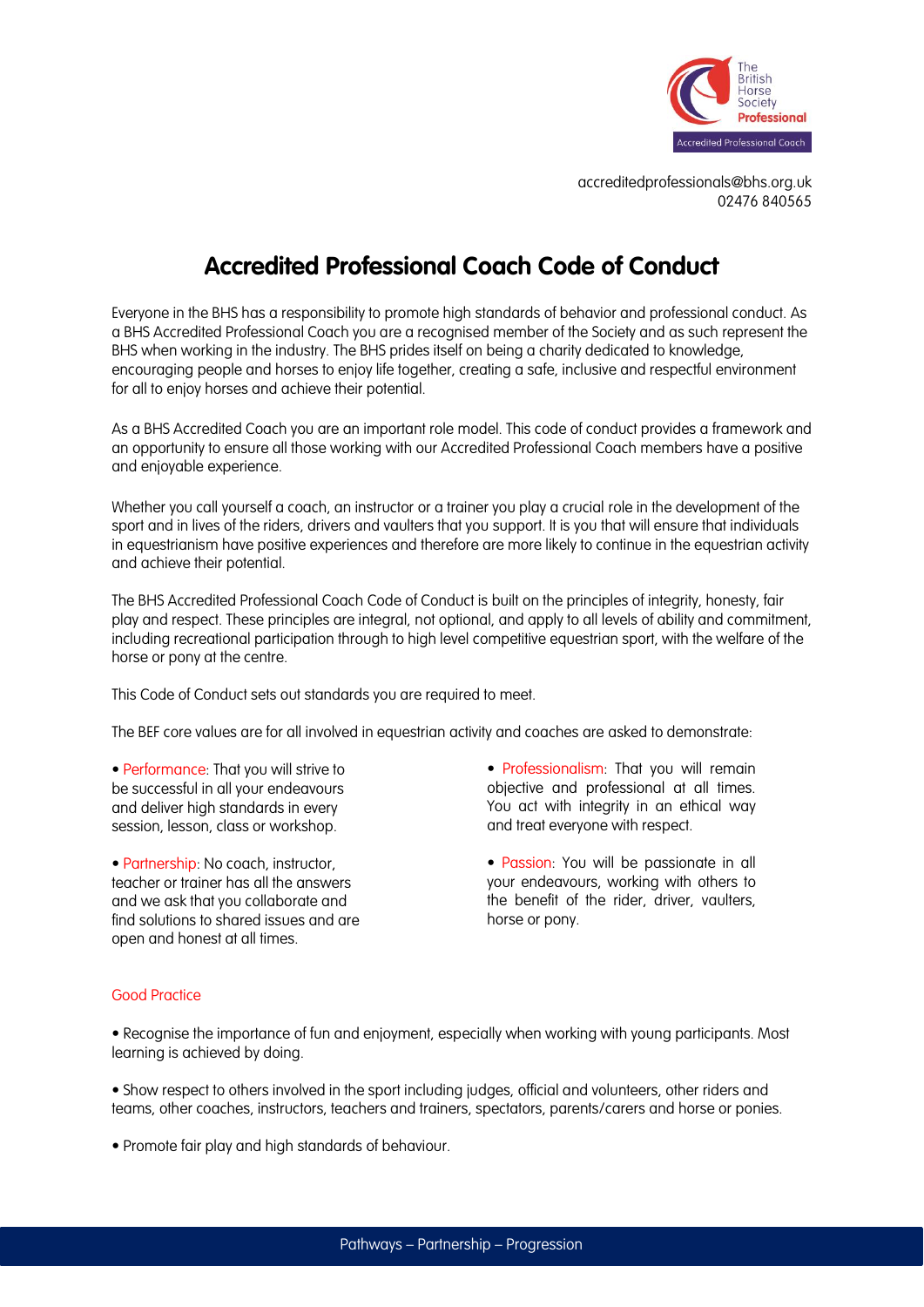

02476 840565 • Place the well-being, safety and enjoyment of your participants, and the horse or pony, above everything, including winning.

• Explain exactly what you expect of the participant and what they can expect from you. Ensure all parents/carers of all participants under the age of 18 understand these expectations.

- Develop mutual trust and respect with every participant to build their self-esteem
- Encourage each participant to accept responsibility for their own behaviours and performance.
	- Ensure all activities you organise are appropriate for the participants' ability level, age and maturity and for the capabilities of the horse or pony.

• Ensure appropriate supervision of all participants, especially participants who are younger or more vulnerable.

• Be a positive role-model, consider your behaviour, do not ridicule, or shout at participants or use sarcasm.

• Provide positive verbal feedback in a constructive and encouraging manner to all young participants at all times particularly pre, during and post training sessions and competitions.

## Inappropriate behaviour to avoid

- Never engage in, or tolerate, offensive, insulting, demeaning or abusive language or behaviour.
- Never engage in or tolerate any form of bullying, always appropriately challenge bullying behaviour.

• Recognise that young participants under 18 cannot have alcohol whilst under your supervision or attending your event. Participants should not take prescription or non-prescription medicines or drugs whilst under your supervision, without their medical needs firstly being discussed prior to the teaching, instructing or coaching session. (Participants should be aware of FEI and BEF rules related to performance enhancing drugs for humans and equines).

• Recognise that young participants should not be exposed to extremes of heat, cold or unacceptable risk of injury.

• Avoid giving advice of a personal or medical nature unless you are qualified to do so.

• Be aware that your behaviour in your role is subject to scrutiny by others at all times. Ensure that your words and behaviour are not subject to misinterpretation by the participants, parents/carers or onlookers. The line between a professional working relationship and undue informality is not crossed.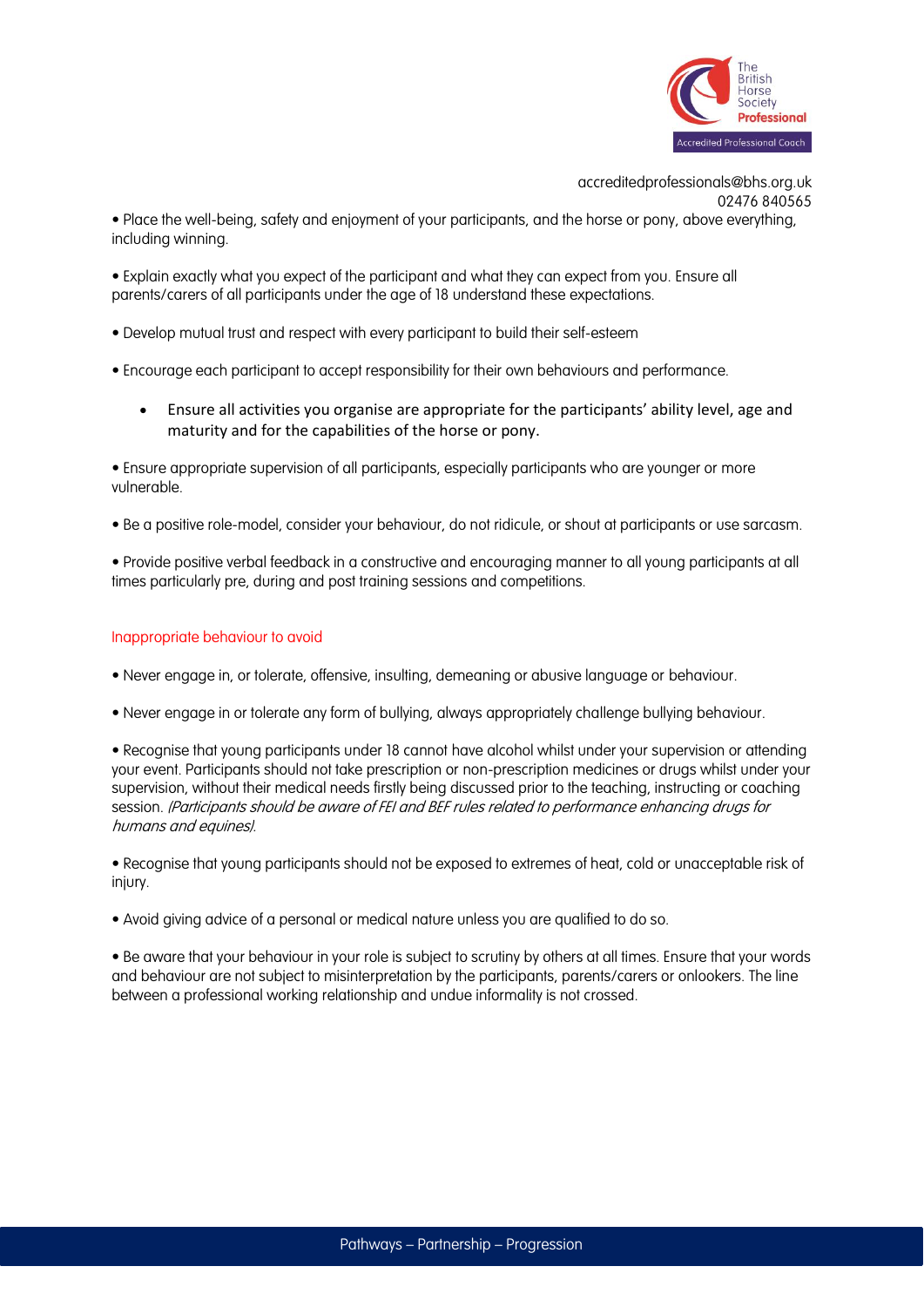

# Policies and Procedures

- Be aware of, and abide by, the policies and procedures outlined in the BHS Safeguarding document.
	- $\triangleright$  This includes that no coach, instructor, teacher or trainer should have sexual related contact with a participant, fellow coach, instructor, teacher, trainer or volunteer under the age of 18. To clarify this includes sexual innuendo, flirting, inappropriate gestures and terms, in person or through social media, texts and emails, taking part in sexting or otherwise sending inappropriate sexual images through technological systems.
	- $\triangleright$  Report any concerns that you may have about a child, young person or vulnerable adult in line with the BHS safeguarding procedure.
	- $\triangleright$  Report any concerns you have about a colleague, volunteer or any adult working with children, young people or vulnerable adults in line with the BHS safeguarding procedure.

• Treat everyone with the same degree of courtesy and respect regardless of age, disability, gender reassignment, marriage or civil partnership, pregnancy or maternity, race, religion and belief, sex and/or sexual orientation.

• All accidents must be recorded in line with the requirements of the member bodies and appropriate legislation.

• Adhere to the rules and the spirit of the disciplines and competitions in which your riders participate.

Should you as an Accredited Professional Coach contravene any of the stipulations stated in this code of conduct, your professional membership may be revoked.

## Guidelines on Use of Social Media and Online Communications

To protect your privacy and prevent any miscommunication, please be aware of our following guidance on the use of social media and online communication:

- Do not post photos of other people without prior permission
- Be aware that any information uploaded to the internet may remain permanent even if deleted. Ensure the information is appropriate for public viewing and adhere to your organization's policy. This applies to social media sites where you can control your audience. A good rule of thumb is that if you know it would be damaging for you to be quoted or a picture to be used in external media, do not post it online.
- If you wish to communicate with clients, set up a separate professional account through which to do so. Ensure your personal social networks are private.
- You should actively involve parents and/or carers throughout all stages of coaching a young person (under 18) and ensure you have parental consent for all activities. If communicating with a young person, always ensure parents or carers are included.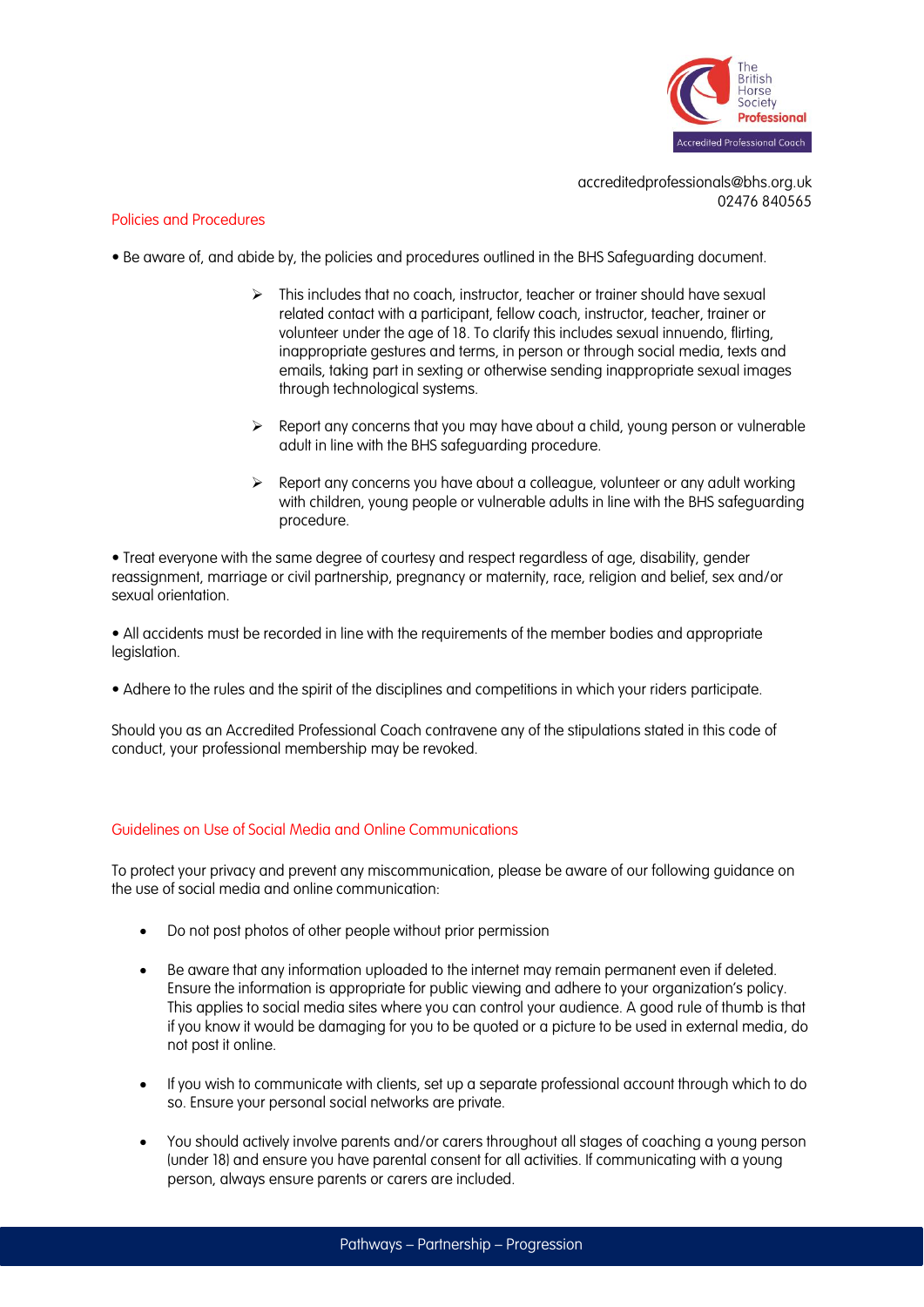

- Ensure your professional profile remains professional and ensure you are able to approve comments, posts or photos prior to submission.
- Ensure posts are in no way detrimental or call into question the reputation of the BHS or BHS Accredited Professional Coach membership.

# Guidelines on Equine Welfare

You will be required to promote and encourage the highest standards of equine welfare. Alongside safety for the rider, the welfare and well-being of the horse is your priority. You will:

- Recommend that all tack is to have been correctly fitted and be properly maintained by an appropriate professional such as a member of the Society of Master Saddlers;
- Encourage the improvement of riding prior to using corrective equipment. Any equipment used should be with the welfare and comfort of the horse in mind.
- Give coaching appropriate to the fitness level and/or ability of the horse/participant in a safe and suitable working environment;
- Give support and advice as appropriate where you feel improvements could be made to the welfare of the horse;
- Ensure that you refer any owner to a vet or appropriate professional should you suspect the horse is in pain, ill or injured.

## Accepted Minimum Level Qualifications

The minimum BHS qualification required to enter the register is the EQL Level 3 Certificate in BHS Preliminary Teaching of Horse Riding (formerly known as the BHS preliminary Teaching Test, PTT).

We also accept:

RDA Senior Instructor or Instructor Certificates Endurance Instructor certificates Light Harness Horse Instructor Certificates Vaulting Instructor certificates Mounted police trainers International IGEQ Qualifications ET Centre Manager ET Ride Leader and Assistant Ride Leader Certificates Side Saddle Association (SSA) Grades A, B and C UK Coaching Certificate Level 2 and 3 S/NVQ Level 3 coaching qualification BHS/BSPS Trainers

We also accept Accredited Coaches / Trainers from British Dressage, British Eventing and British Showjumping. Confirmation of your Accredited Coach Status is required from your BEF member body.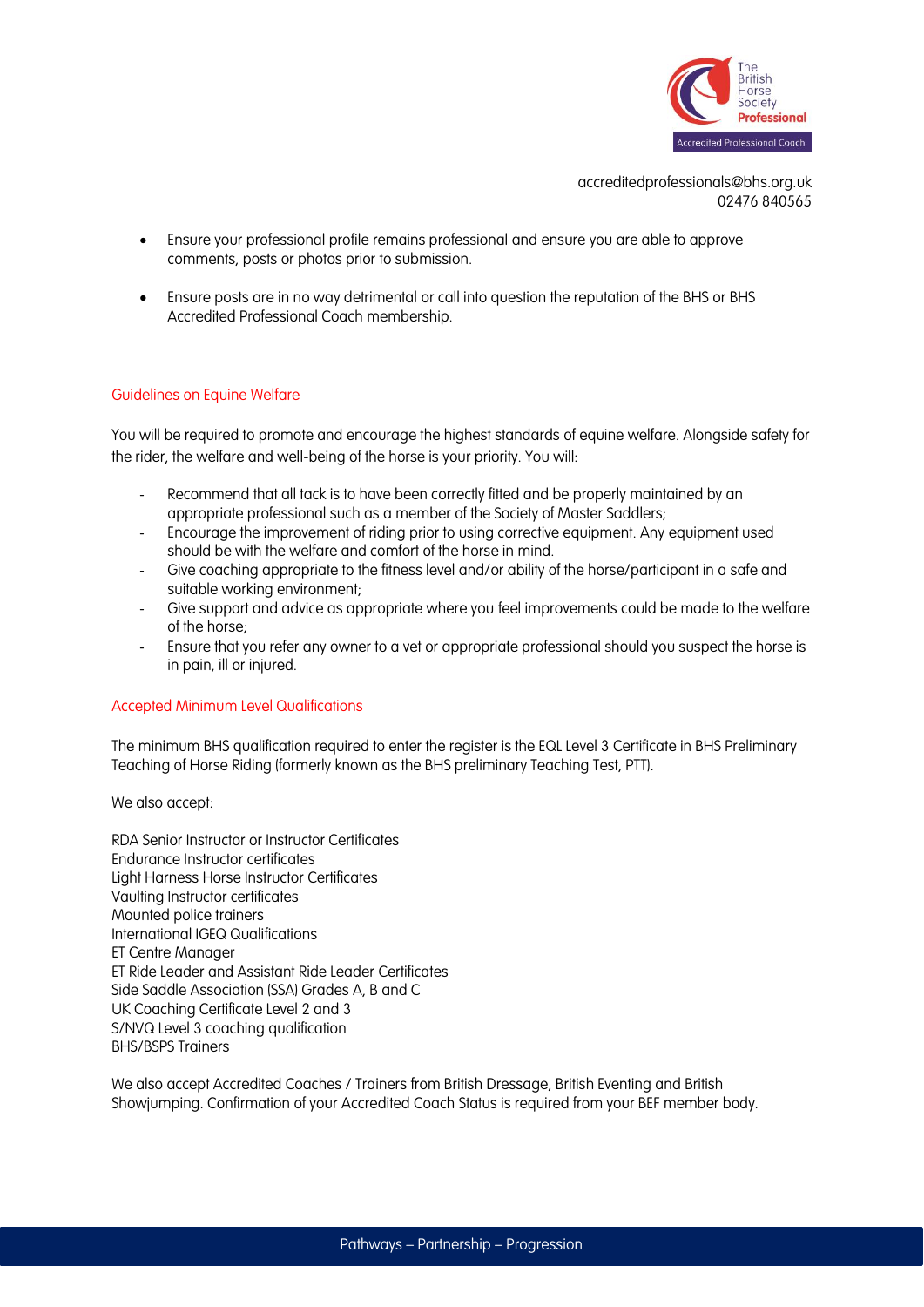

## Requirements of Professional Membership

- Maintain your Continual Professional Development (CPD) by attending at least one course every two years, commencing from the date of membership. Dates for Continual Professional Development are available on the BHS Website or from your Regional or National manager.
- Hold and update as required a certificate in First Aid. The certificate must have been awarded either following successful completion of a BHS First Aid Course or a full Health and Safety First Aid at Work. As an Accredited Professional coach the cost of your BHS first aid is included for the duration of your membership.
- Attend a BHS Safeguarding and Protecting Children Course or a Sports Coach UK Safeguarding and Protecting Children Course every 3 years. As an Accredited Professional Coach the cost of your BHS safeguarding course is included for the duration of your membership.
- Hold appropriate insurance cover for all the services you provide. The Accredited Professional Coach Plus membership covers you for all freelance coaching activities in addition to being insured to ride, school and exercises your client's horses. The Care, custody and control insurance is also included \* (\*subject to terms & conditions).
- All Coaches will need to undergo an enhanced Disclosure and Barring Service (DBS) check (or national equivalent) or provide evidence of having undergone a check to become an Accredited Professional Coach. Coaches must renew their DBS check (or national equivalent) every 3 years. Enhanced DBS certificates must be clear in order for you to remain an Accredited Professional Coach.
- Accredited Coaches and volunteers must notify the BHS if they change their name, address, place of employment or any other pertinent information.

## Qualifications, Distinguishing Letters and Advertising

As an Accredited Professional Coach you are entitled to use the relevant distinguishing letters after your name:

## First Name Last Name, **Accredited Professional Coach**

## Exceptions:

- Accredited Coaches may display their distinguishing letters on personal and business stationery used for or in connection with the equestrian business(es) with which they are connected.
- An Accredited Coach who is in partnership in an equestrian business with a person who is not an Accredited Professional Coach shall ensure this communication is clear.

An Accredited Coach shall not act or publish any media which could be construed as an official action, statement or publication by the BHS unless acting with the written consent of the BHS. This includes posts made via social media or online.

Advertising by Accredited Coaches in respect of their qualification must be accurate and professional. BHS Accredited Coaches must not display any affiliation with an organisation that falsely implies accreditation by that organisation.

Should you decide to no longer be a member, you must remove any advertising with regards to the BHS, and must not display the distinguishing words.